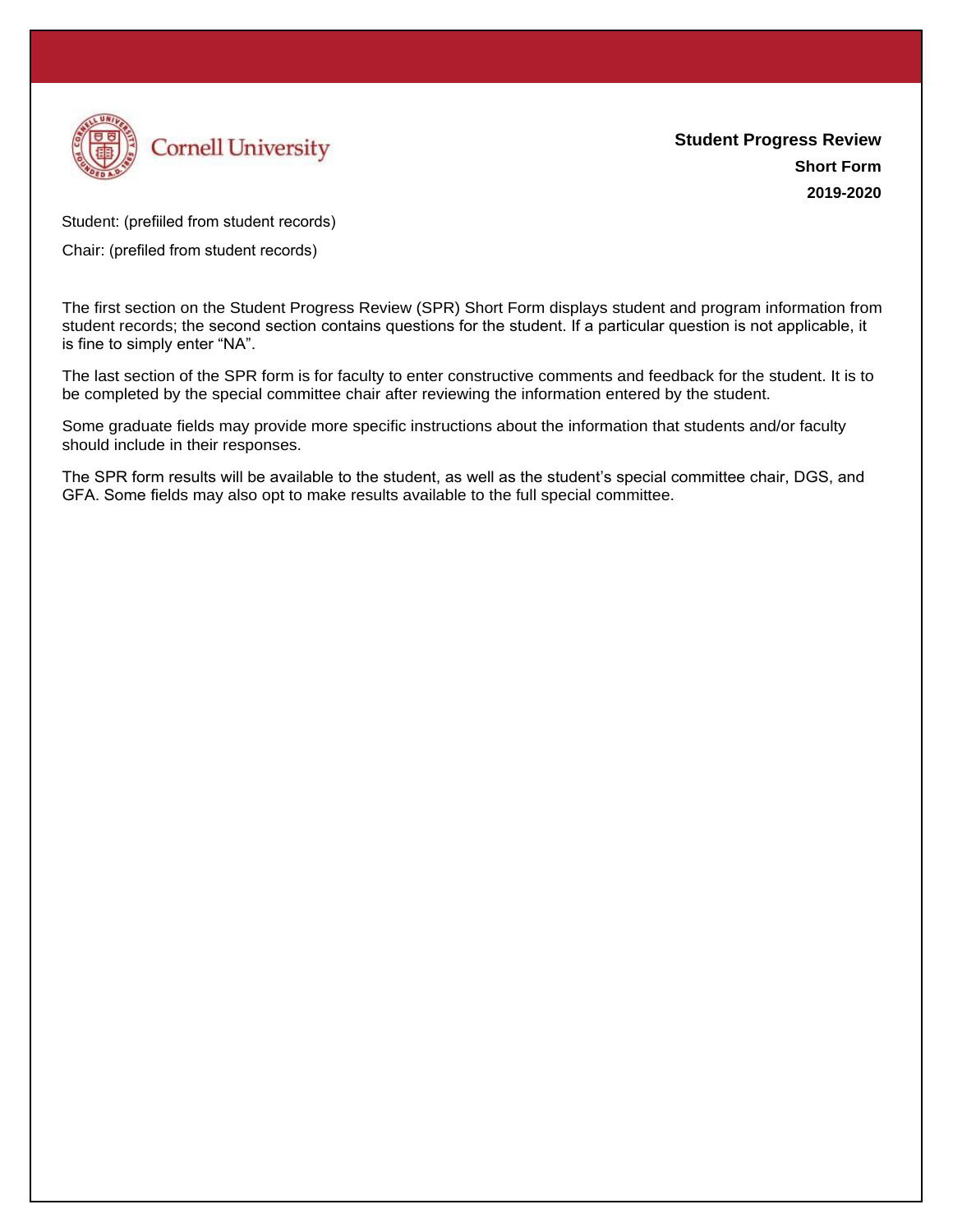# **Section 1 Student and Program Information**

This section displays student record information.

*If any of the information in this section is incomplete or inaccurate please contact the Graduate School.* 

| <b>Student Name: (prefilled)</b><br><b>Graduate Field: (prefilled)</b> | <b>Admit Term:</b> (prefilled)<br>Degree Type: (prefilled) | <b>Student ID: (prefilled)</b> | <b>Current Status: (prefilled)</b>  | <b>Net ID:</b> (prefilled) |  |  |  |
|------------------------------------------------------------------------|------------------------------------------------------------|--------------------------------|-------------------------------------|----------------------------|--|--|--|
| <b>Special Committee Member</b><br>(prefilled)                         | Role<br>(prefilled)                                        |                                | <b>Concentration</b><br>(prefilled) |                            |  |  |  |
| (prefilled)<br><b>Special Committee Status</b>                         |                                                            |                                |                                     |                            |  |  |  |
| <b>Date</b>                                                            | <b>Action Taken</b>                                        | <b>Required Date</b>           | <b>Extension Date</b>               |                            |  |  |  |
| (prefilled)                                                            | (prefilled)                                                | (prefilled)                    | (prefilled)                         |                            |  |  |  |

*Advisor Center* **may be used by the Chair and Special Committee to view the student's course history and grades.**

*Student Center* **provides similar information for students.**

Select **Next** to continue

Previous

Save Progress Next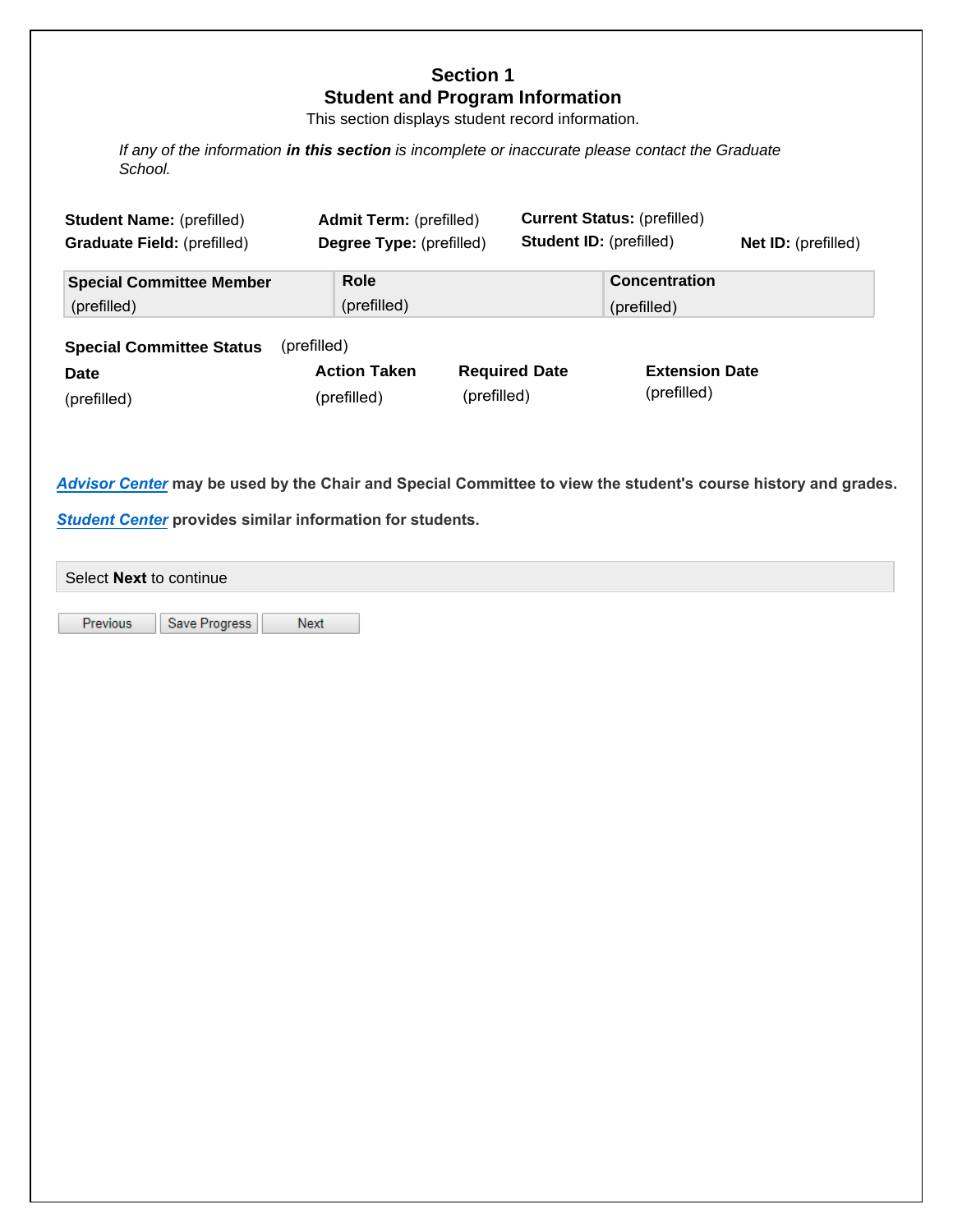## **Section 2 Student Reflections on Academic Progress and Planning**

This section to be completed by the student and reviewed by the special committee chair.

Briefly summarize activity and progress on your research/scholarship this year. Describe the status of your prospectus/proposal and thesis or dissertation chapters/manuscripts as appropriate to your field of study. If you have a working title for your thesis or dissertation, please include it.

Describe any obstacles that affected or impeded your academic progress this year. What actions have you taken to overcome these obstacles?

Please provide any additional observations or information that you would like to share regarding your academic progress this year.

List coursework you plan to complete in the coming year.

Briefly summarize your plans and goals for research/scholarship in the coming year.

**Students: save your progress frequently!** 

Previous

Save Progress Next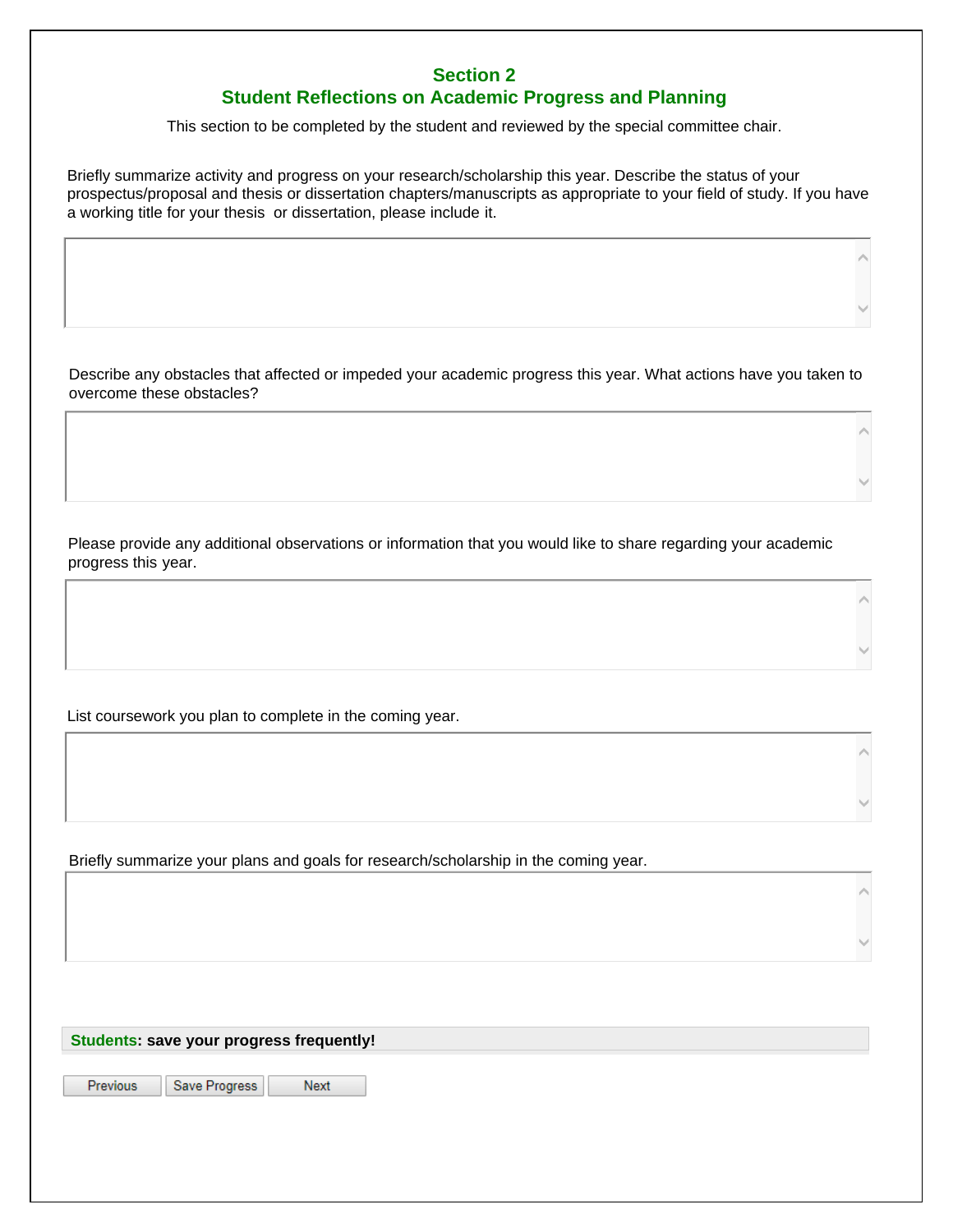# **Student Document Upload**

**Students: Upload your current resume or curriculum vitae (if required by your field).** 

Select File

*Files over 25 Mb will not be accepted*

## **Students: Upload any additional SPR documents requested by your graduate field (if applicable).**

You may submit up to 5 files (PDF, DOC, DOCX, JPG, GIF, or PNG).

Select File *Files over 25 Mb will not be accepted*

Check this box to upload another document  $\square$ 

This is the last section of the student portion of the form. Please read the instructions below to proceed.

## **STUDENTS**:

- To submit the form to your special committee chair now, select **Next** until you have reached the Electronic Signature Page; enter your name and click the "Sign Electronically" button. You will not be able to edit the form after it is submitted!
- To submit the form later, select **Save Progress** (you will have the option to exit and/or save the form as a PDF for download).

## **FACULTY**:

- To enter feedback for the student now, select **Next** to reach the Faculty Feedback Page.
- To enter feedback for the student later, select **Save Progress** (you will have the option to exit and/or save the form as a PDF).

| Save Progress<br><b>Previous</b> | Next |  |
|----------------------------------|------|--|
|----------------------------------|------|--|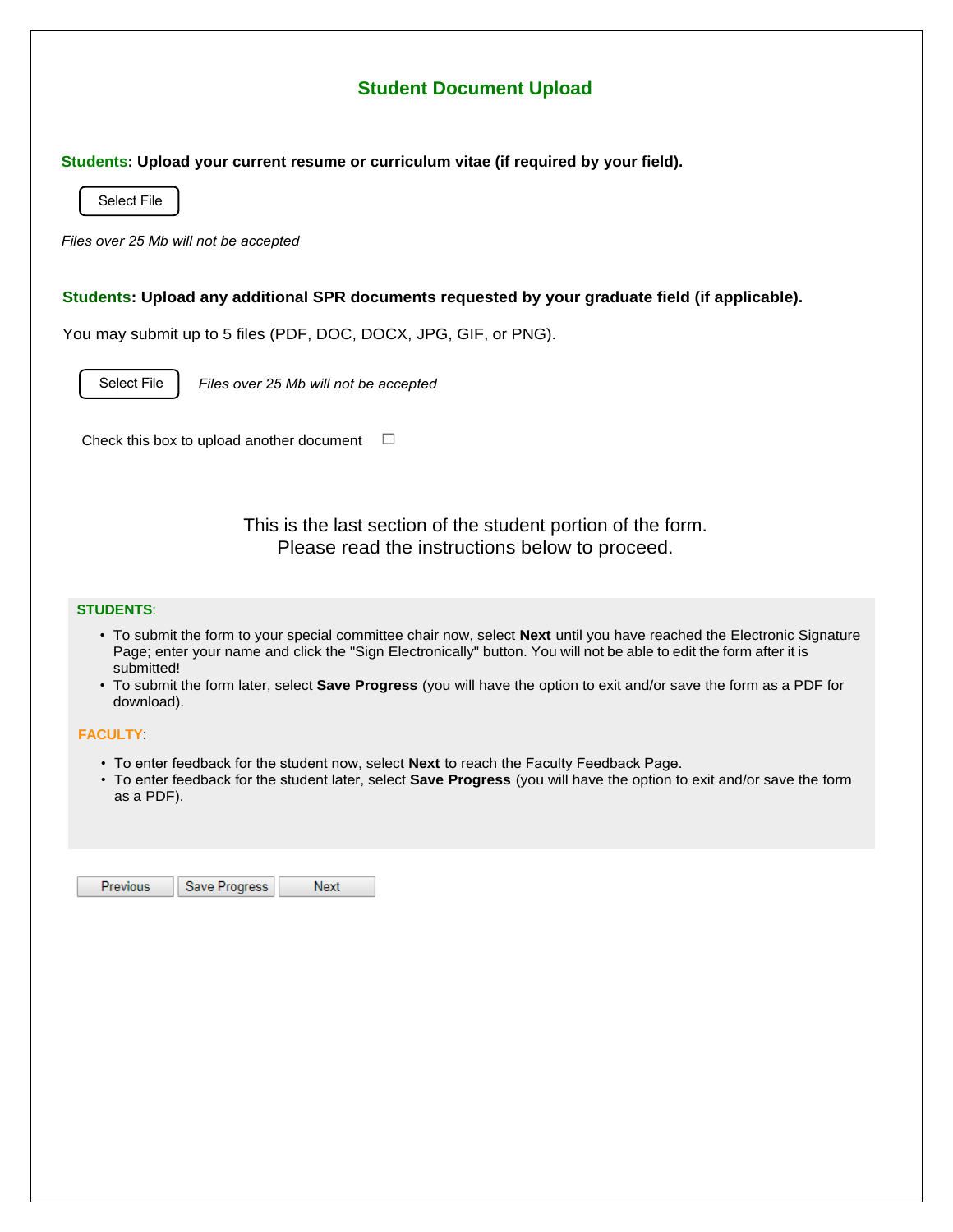## **Faculty Feedback - General Comments and Overall Evaluation**

This section is to be completed by the special committee chair; all feedback will be visible to the student.

Comments regarding the student's demonstrated strengths and areas for development (in relation to the student's career interests):

Comments regarding the student's overall progress:

Evaluation of the student's overall progress and planning:

-- Please Select<sup>-</sup>

## **Faculty: Upload any additional SPR documents requested by your graduate field (if applicable).**

You may submit up to 5 files (PDF, DOC, DOCX, JPG, GIF, or PNG) not exceeding 25 MB.

Select File

Check this box to upload another document  $\square$ 

#### **STUDENTS**:

• To submit the form to your special committee chair now, select **Next** until you have reached the Electronic Signature Page; enter your name and click the "Sign Electronically" button. You will not be able to edit the form after it is submitted!

 $\overline{\lvert{\mathbf{v}}\rvert}$ 

• To submit the form later, select **Save Progress** (you will have the option to exit and/or save the form as a PDF for download).

#### **FACULTY**:

- To submit feedback for the student now, select **Next** to reach the Electronic Signature Page; enter your name and click the "Sign Electronically" button. You will not be able to edit the form after it is submitted!
- To submit feedback for the student later, select **Save Progress** (you will have the option to exit and/or save the form as a PDF).

| <b>Previous</b> | Save Progress | Next |
|-----------------|---------------|------|
|-----------------|---------------|------|